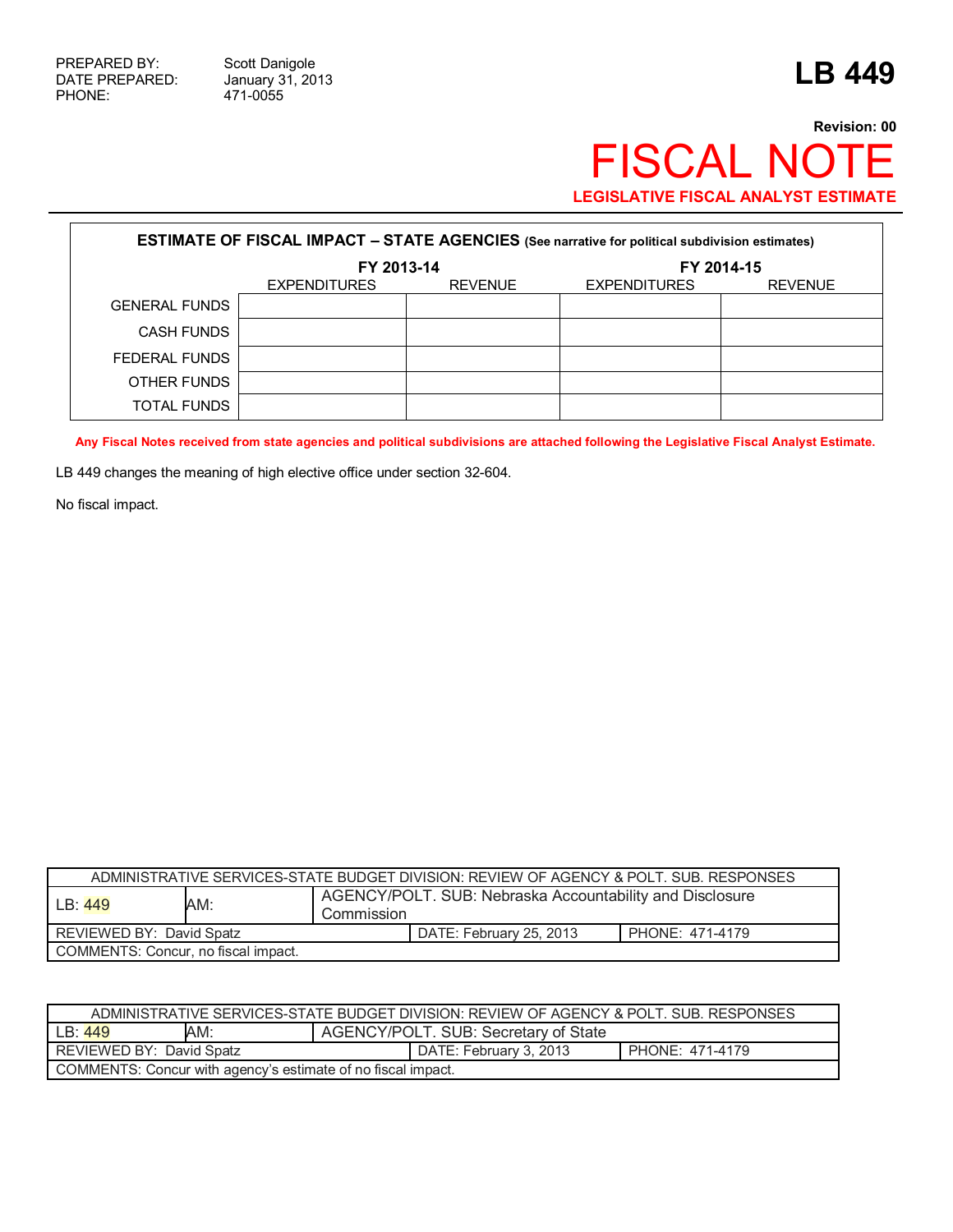**Please complete ALL (5) blanks in the first three lines. 2012**

| $\mathsf{LB}^{(1)}$<br>449 FISCAL NOTE                                      |                                                                   |                                                       |                                  |  |  |  |
|-----------------------------------------------------------------------------|-------------------------------------------------------------------|-------------------------------------------------------|----------------------------------|--|--|--|
| <b>State Agency OR Political Subdivision</b><br>Name: $(2)$                 |                                                                   | Nebraska Accountability and Disclosure Commission     |                                  |  |  |  |
| Prepared by: (3) Frank Daley                                                | Date Prepared:                                                    | Phone:<br>(5)                                         | 471-2522                         |  |  |  |
|                                                                             | <b>ESTIMATE PROVIDED BY STATE AGENCY OR POLITICAL SUBDIVISION</b> |                                                       |                                  |  |  |  |
| <b>EXPENDITURES</b>                                                         | FY 2012-2013<br><b>REVENUE</b>                                    | FY 2013-2014<br><b>EXPENDITURES</b><br><b>REVENUE</b> |                                  |  |  |  |
| <b>GENERAL FUNDS</b>                                                        |                                                                   |                                                       |                                  |  |  |  |
| <b>CASH FUNDS</b>                                                           |                                                                   |                                                       |                                  |  |  |  |
| <b>FEDERAL FUNDS</b>                                                        |                                                                   |                                                       |                                  |  |  |  |
| <b>OTHER FUNDS</b>                                                          |                                                                   |                                                       |                                  |  |  |  |
| <b>TOTAL FUNDS</b>                                                          |                                                                   |                                                       |                                  |  |  |  |
| No fiscal impact. Subject matter outside of the jurisdiction of this agency |                                                                   |                                                       |                                  |  |  |  |
| <b>Personal Services:</b>                                                   | <b>MAJOR OBJECTS OF EXPENDITURE</b>                               |                                                       |                                  |  |  |  |
| <b>POSITION TITLE</b>                                                       | <b>NUMBER OF POSITIONS</b><br>$12 - 13$<br>$13 - 14$              | 2012-2013<br><b>EXPENDITURES</b>                      | 2013-2014<br><b>EXPENDITURES</b> |  |  |  |
|                                                                             |                                                                   |                                                       |                                  |  |  |  |
|                                                                             |                                                                   |                                                       |                                  |  |  |  |
| Travel<br><b>Capital</b>                                                    |                                                                   |                                                       |                                  |  |  |  |
|                                                                             |                                                                   |                                                       |                                  |  |  |  |
| <b>Capital</b><br>improvements                                              |                                                                   |                                                       |                                  |  |  |  |
|                                                                             |                                                                   |                                                       |                                  |  |  |  |
|                                                                             |                                                                   |                                                       |                                  |  |  |  |